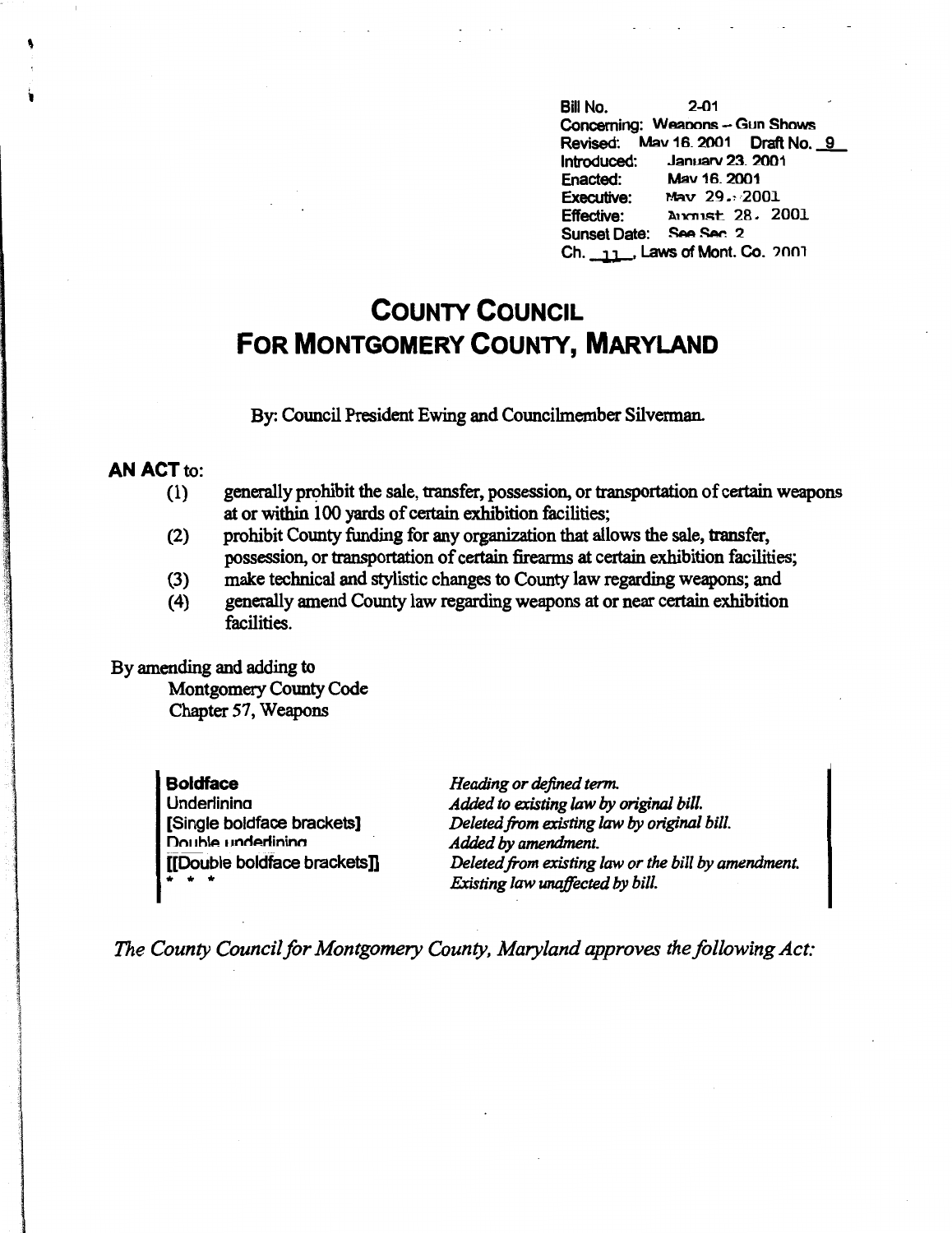٠

 $\bullet$ 

| Section 1. Chapter 57 of the County Code is amended as follows:                        |  |  |  |  |
|----------------------------------------------------------------------------------------|--|--|--|--|
| $57-1.$<br>Definitions.                                                                |  |  |  |  |
| In this Chapter, the following words and phrases have the following meanings:          |  |  |  |  |
|                                                                                        |  |  |  |  |
| Gun show: Any organized gathering where a gun is displayed for sale.                   |  |  |  |  |
|                                                                                        |  |  |  |  |
| <i>Place of public assembly:</i> A "place of public assembly" is a government-         |  |  |  |  |
| owned park identified by the Maryland-National Capital Park and Planning               |  |  |  |  |
| Commission; place of worship; elementary or secondary school; public library; [or]     |  |  |  |  |
| government-owned or -operated recreational facility: or multipurpose exhibition        |  |  |  |  |
| facility. such as a fairgrounds or conference center. A place of public assembly       |  |  |  |  |
| includes all property associated with the place, such as a parking lot or grounds of a |  |  |  |  |
| building.                                                                              |  |  |  |  |
|                                                                                        |  |  |  |  |
| $[57-2A.]$                                                                             |  |  |  |  |
| Change in urban area boundary.<br><u>57-3.</u>                                         |  |  |  |  |
|                                                                                        |  |  |  |  |
| [57-3.]                                                                                |  |  |  |  |
| 57-4.<br>Discharge of guns in the urban area.                                          |  |  |  |  |
| A person, other than a peace officer or employee of the Maryland Department            |  |  |  |  |
| of Natural Resources performing official duties, must not discharge a gun within the   |  |  |  |  |
| urban area. Except as provided in Sections [57-5] 57-7 and [57-7A] 57-11, a person     |  |  |  |  |
| may discharge a gun:                                                                   |  |  |  |  |
|                                                                                        |  |  |  |  |
| $[57-4.]$                                                                              |  |  |  |  |
| Discharge of guns outside the urban area.<br><u>57-5.</u>                              |  |  |  |  |
|                                                                                        |  |  |  |  |
|                                                                                        |  |  |  |  |

-2-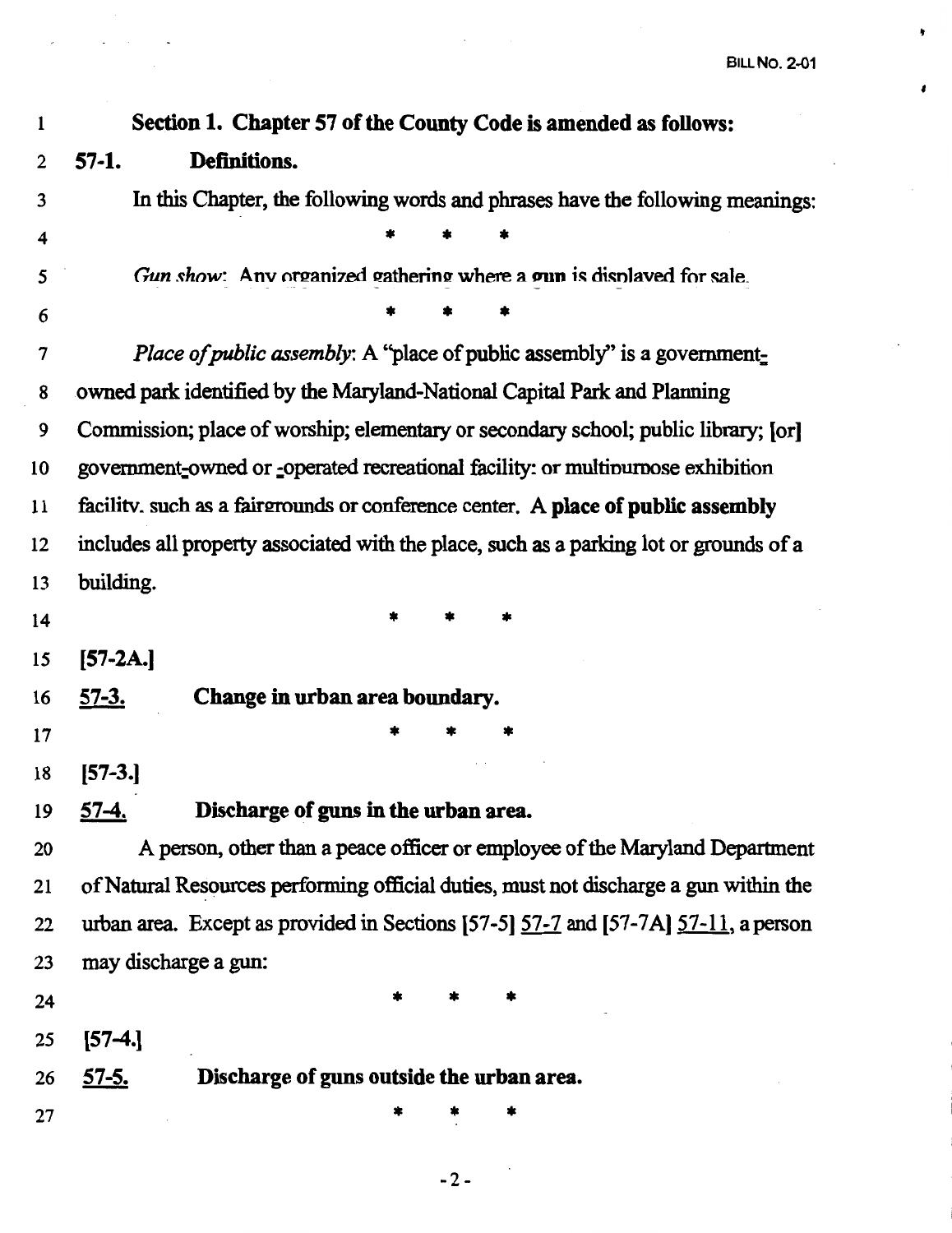| 28 | (b)           | Except as provided in Sections [57-5] 57-7 and [57-7A] 57-11, a person       |
|----|---------------|------------------------------------------------------------------------------|
| 29 |               | may discharge a gun:                                                         |
| 30 |               |                                                                              |
| 31 | $[57-4A.]$    |                                                                              |
| 32 | <u>57-6.</u>  | Discharge of bows.                                                           |
| 33 |               |                                                                              |
| 34 | $[57-5.]$     |                                                                              |
| 35 | <u>57-7.</u>  | Access to guns by minors.                                                    |
| 36 |               |                                                                              |
| 37 | $[57 - 5A.]$  |                                                                              |
| 38 | <u>57-8.</u>  | <b>Child [Safety Handgun Devices and Handguns] safety handgun</b>            |
| 39 |               | devices and handguns.                                                        |
| 40 |               | *                                                                            |
| 41 | $[57-6.]$     |                                                                              |
| 42 | <u>57-9.</u>  | Unlawful ownership or possession of firearms.                                |
| 43 |               |                                                                              |
| 44 | $[57-7.]$     |                                                                              |
| 45 | <u>57-10.</u> | Keeping guns on person or in vehicles.                                       |
| 46 |               |                                                                              |
| 47 | $[57-7A.]$    |                                                                              |
| 48 | <u>57-11.</u> | Firearms in or near places of public assembly.                               |
| 49 | (a)           | A person must not sell, transfer, possess, or transport a handgun, rifle, or |
| 50 |               | shotgun, or ammunition for these firearms, in or within 100 yards of a       |
| 51 |               | place of public assembly.                                                    |
| 52 | (b)           | This section does not:                                                       |
| 53 |               | prohibit the teaching of firearms safety or other educational or<br>(1)      |
| 54 |               | sporting use in the areas described in subsection (a);                       |

 $\ddot{\phantom{0}}$ 

 $\mathbf t$ 

ł

 $-3-$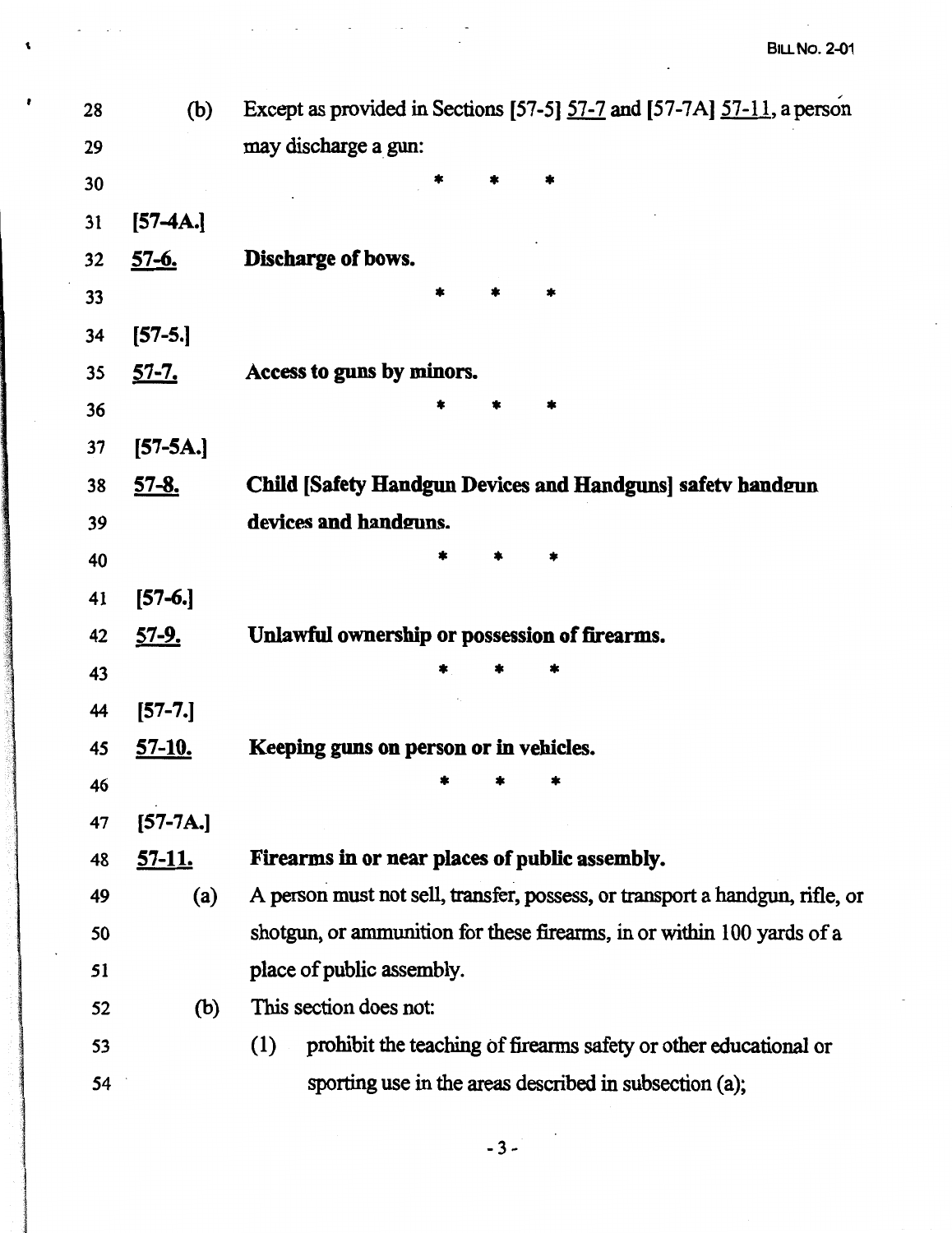**BILL No. 2-01** 

 $\mathbf{I}$ 

 $\bullet$ 

| 55   |            | (2)      | apply to a law enforcement officer, or a security guard licensed to      |
|------|------------|----------|--------------------------------------------------------------------------|
| 56   |            |          | carry the firearm;                                                       |
| 57   |            | (3)      | apply to the possession of a firearm or ammunition in the                |
| 58   |            |          | person's own home;                                                       |
| 59   |            | (4)      | apply to the possession of one firearm, and ammunition for the           |
| 60   |            |          | firearm, at a business by either the owner or one authorized             |
| 61   |            |          | employee of the business;                                                |
| 62   |            | (5)      | apply to the possession of a handgun by a person who has                 |
| 63   |            |          | received a permit to carry the handgun under State law; or               |
| 64   |            | (6)      | apply to separate ammunition or an unloaded firearm:                     |
| 65   |            |          | transported in an enclosed case or in a locked firearms rack<br>$(A)$ .  |
| 66   |            |          | on a motor vehicle; or                                                   |
| 67   |            |          | being surrendered in connection with a gun turn-in or<br>(B)             |
| - 68 |            |          | similar program approved by a law enforcement agency.                    |
| 69   | <u>(c)</u> |          | This section does not prohibit a gun show at a multipurpose exhibition   |
| 70   |            |          | facility if:                                                             |
| 71   |            | $\Omega$ | the facility's intended and actual primary use is firearms sports        |
| 72   |            |          | (hunting or target, tran. or skeet shooting) or education (firearms      |
| 73   |            |          | training): or                                                            |
| 74   |            | $\omega$ | no <b>person</b> who owns or operates the <b>facility</b> or promotes or |
| 75   |            |          | sponsors the gun show received financial or in-kind support              |
| 76   |            |          | from the County (as defined in Section 57-13(a)) during the              |
| 77   |            |          | preceding 5 years, or after December 1, 2001, whichever is               |
| 78   |            |          | shorter: and                                                             |
| 79   |            |          | no other mublic activity is allowed at the place of public<br>$\Delta$   |
|      |            |          |                                                                          |
| 80   |            |          | assembly during the gun show: and                                        |
| 81   |            |          | if a minor may attend the gun show:<br>$\mathbf{B}$                      |

 $\bar{z}$ 

-4-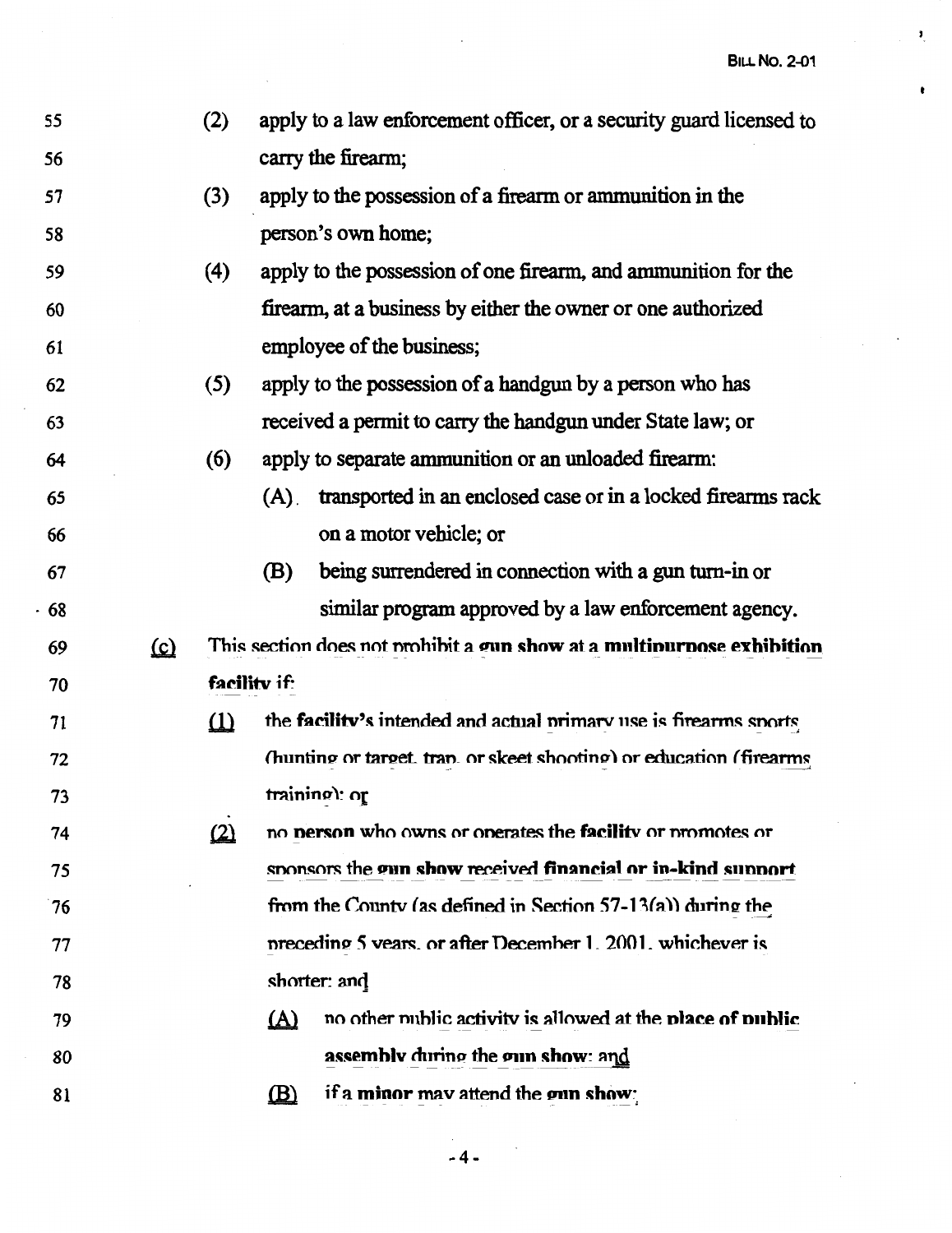| 82  |                         | $\hat{\underline{\mathbf{u}}}$ |                           | the promoter or sponsor of the gun show provides    |
|-----|-------------------------|--------------------------------|---------------------------|-----------------------------------------------------|
| 83  |                         |                                |                           | to the Chief of Police, at least 30 days before the |
| 84  |                         |                                | show:                     |                                                     |
| 85  |                         |                                | (a)                       | photographic identification. fingerprints, and      |
| 86  |                         |                                |                           | any other information the Police Chief              |
| 87  |                         |                                |                           | requires to conduct a background check of           |
| 88  |                         |                                |                           | each individual who is or works for any             |
| 89  |                         |                                |                           | promoter or sponsor of the show and will            |
| 90  |                         |                                |                           | attend the show: and                                |
| 91  |                         |                                | <u>(b</u>                 | evidence that the annicant will nrovide             |
| 92  |                         |                                |                           | ademiate professional security personnel and        |
| 93  |                         |                                |                           | any other safety measure required by the            |
| 94  |                         |                                |                           | Police Chief and will comply with this              |
| 95  |                         |                                |                           | Chanter: and                                        |
| 96  |                         | $\omega$                       |                           | the Police Chief does not prohibit the gun show     |
| 97  |                         |                                |                           | before the oun show is scheduled to begin because:  |
| 98  |                         |                                | (a)                       | the promoter or sponsor has not met the             |
| 99  |                         |                                |                           | requirements of clause (i): or                      |
| 100 |                         |                                | $\overline{\mathfrak{P}}$ | the Police Chief has determined that an             |
| 101 |                         |                                |                           | individual described in clause (i)(a) is not a      |
| 102 |                         |                                |                           | responsible individual.                             |
| 103 | [[(c)]]                 |                                |                           |                                                     |
| 104 | $\overline{\mathbf{d}}$ |                                |                           |                                                     |
| 105 | $57-12.$                | Sale of fixed ammunition.      |                           |                                                     |
| 106 |                         |                                |                           |                                                     |
|     |                         |                                |                           |                                                     |

 $-5-$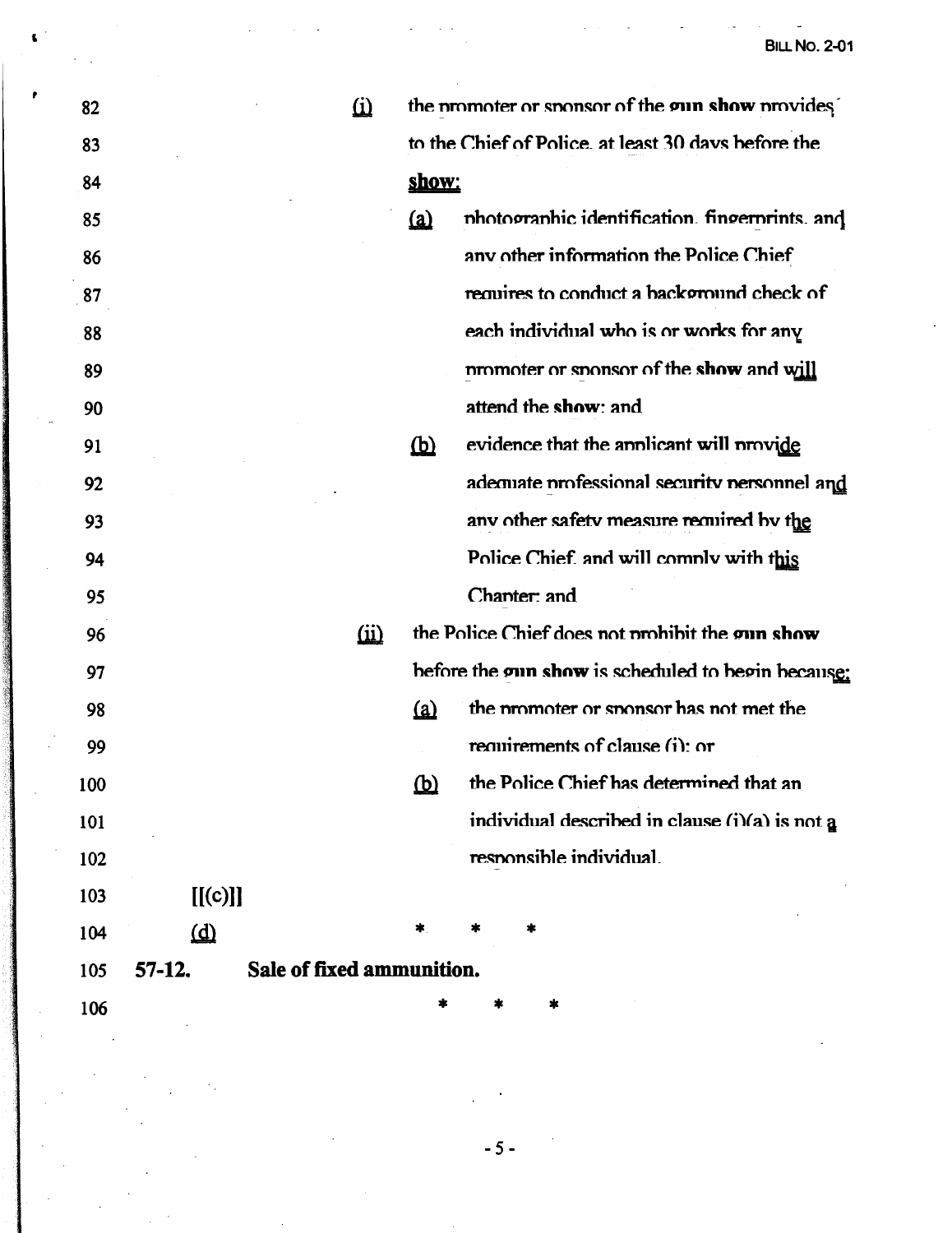**BILL No. 2-01** 

. '

¥

| 107 | <u>57-13.</u>                                                                         | Use of public funds.                                                                  |  |  |  |
|-----|---------------------------------------------------------------------------------------|---------------------------------------------------------------------------------------|--|--|--|
| 108 | (a)                                                                                   | The County must not give financial or in-kind support to any                          |  |  |  |
| 109 |                                                                                       | organization that allows the display and sale of guns at a facility owned             |  |  |  |
| 110 |                                                                                       | or controlled by the organization. Financial or in-kind support means                 |  |  |  |
| 111 |                                                                                       | any thing of value that is not generally available to similar organizations           |  |  |  |
| 112 |                                                                                       | in the County, such as a grant, special tax treatment, bond authority, free           |  |  |  |
| 113 |                                                                                       | or discounted services, or a capital improvement constructed by the                   |  |  |  |
| 114 |                                                                                       | County.                                                                               |  |  |  |
| 115 | $\overline{\mathbf{p}}$                                                               | An organization referred to in subsection (a) that receives direct                    |  |  |  |
| 116 |                                                                                       | financial [for in-kind]] support from the County [fafter January 1.                   |  |  |  |
| 117 |                                                                                       | 2001.]] must repay the support if the organization allows the display and             |  |  |  |
| 118 |                                                                                       | sale of guns at the organization's facility [[within 10 years]] after                 |  |  |  |
| 119 |                                                                                       | receiving the County support. The repayment must include the actual.                  |  |  |  |
| 120 |                                                                                       | original value of the support, plus reasonable interest calculated by a               |  |  |  |
| 121 |                                                                                       | method specified by the Director of Finance.                                          |  |  |  |
| 122 | $[57-8.]$                                                                             |                                                                                       |  |  |  |
| 123 | <u>57-14.</u>                                                                         | <b>Exemptions from [[provisions of chapter]] Chapter.</b>                             |  |  |  |
| 124 |                                                                                       |                                                                                       |  |  |  |
| 125 |                                                                                       | Nothing in this Chapter applies to the purchase, ownership, or possession of a        |  |  |  |
| 126 |                                                                                       | bona fide antique [[guns which are]] oun that is incapable of use as a gun. Except as |  |  |  |
| 127 | provided in Sections [57-5] 57-7 and [57-7A] 57-11, nothing in this Chapter prohibits |                                                                                       |  |  |  |
| 128 | the owner or tenant of any land from carrying or discharging a firearm on that land   |                                                                                       |  |  |  |
| 129 | for the purpose of killing predatory animals which prey on, damage or destroy         |                                                                                       |  |  |  |
| 130 |                                                                                       | property, livestock, or crops.                                                        |  |  |  |
| 131 |                                                                                       |                                                                                       |  |  |  |
| 132 | [57-9.]                                                                               |                                                                                       |  |  |  |
| 133 | <u>57-15.</u>                                                                         | Penalty.                                                                              |  |  |  |

-6-

 $\bar{\phantom{a}}$